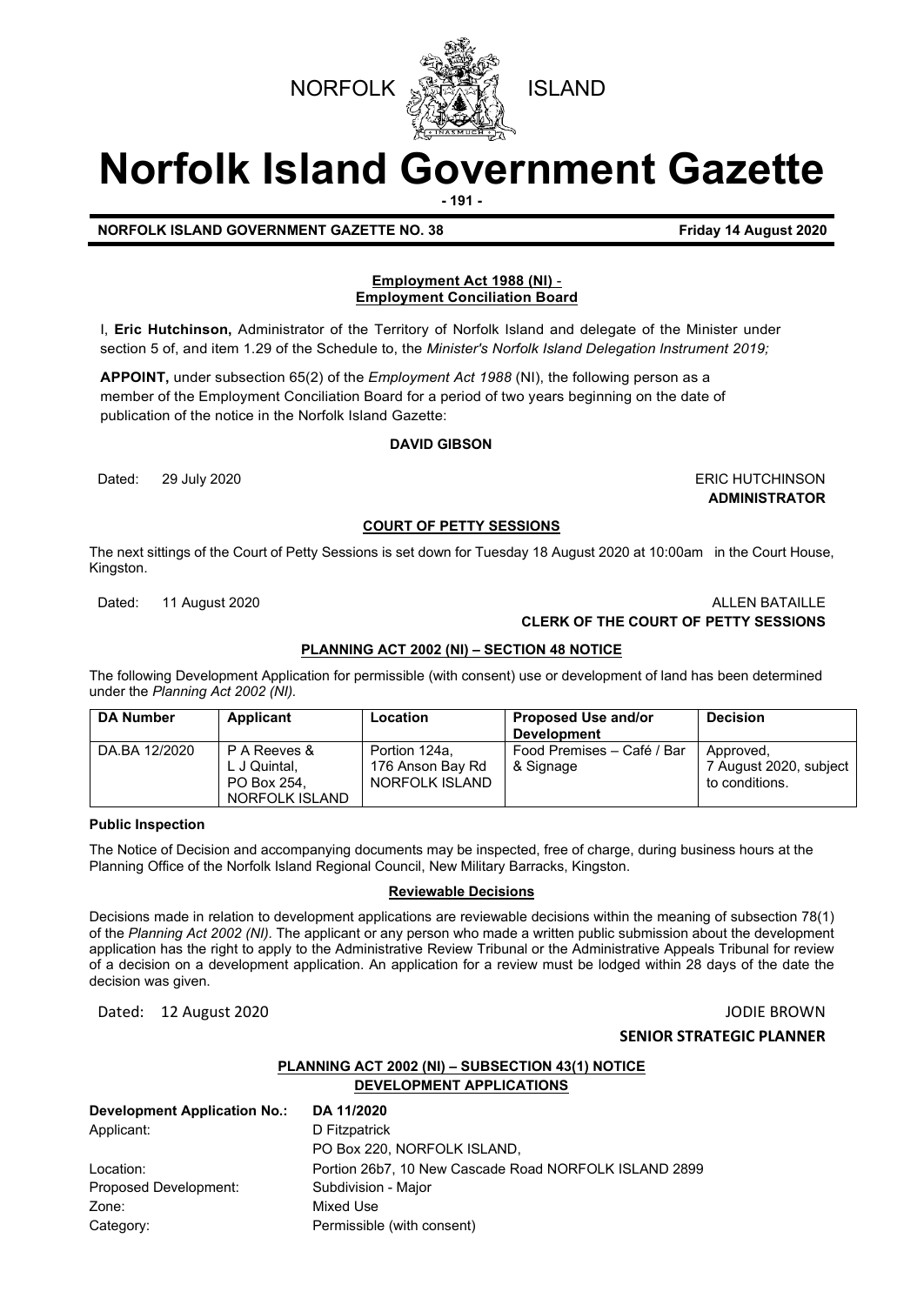#### **Public Exhibition**

This Development Application may be inspected, during business hours, at the Planning Office at the Norfolk Island Regional Council, New Military Barracks, Kingston. The Development Application may also be viewed at Council's website a[t http://www.norfolkisland.gov.nf/your-council/council-documents/documents-public-exhibition.](http://www.norfolkisland.gov.nf/your-council/council-documents/documents-public-exhibition)

#### **Submission**

Any person may, during the period between Monday 17 August 2020 and Monday 31 August 2020, make written submissions to the General Manager about this Development Application. All submissions must state the relevant Development Application number. All submissions must be signed by at least one person making the submission. If a submission objects to the proposed development, the grounds for objections must be specified in the submission.

#### **Reviewable decisions**

Decisions made on this Development Application under the *Planning Act 2002 (NI)* are reviewable decisions within the meaning of subsection 78(1) of the Act.

Dated: 12 August 2020 JODIE BROWN

### **Senior Strategic Planner**

#### **PLANNING ACT 2002 (NI) – SUBSECTION 43(1) NOTICE DEVELOPMENT APPLICATIONS**

#### **Development Application No.: DA.BA 28/2020**

| D W Evans                           |
|-------------------------------------|
| PO Box 132, NORFOLK ISLAND          |
| Portion 39b, 35 Mulberry Lane       |
| New Residence – Accommodation Units |
| Residential                         |
| Permissible (with consent)          |
|                                     |

#### **Public Exhibition**

This Development Application may be inspected, during business hours, at the Planning Office at the Norfolk Island Regional Council, New Military Barracks, Kingston. The Development Application may also be viewed at Council's website at [http://www.norfolkisland.gov.nf/your-council/council-documents/documents](http://www.norfolkisland.gov.nf/your-council/council-documents/documents-public-exhibition)[public-exhibition.](http://www.norfolkisland.gov.nf/your-council/council-documents/documents-public-exhibition)

#### **Submission**

Any person may, during the period between Monday 17 August 2020 and Monday 24 August 2020, make written submissions to the General Manager about this Development Application. All submissions must state the relevant Development Application number. All submissions must be signed by at least one person making the submission. If a submission objects to the proposed development, the grounds for objections must be specified in the submission.

#### **Reviewable decisions**

Decisions made on Development Applications under the *Planning Act 2002 (NI)* are reviewable decisions within the meaning of subsection 78(1) of the Act.

Dated: 12 August 2020 JODIE BROWN

## **SENIOR STRATEGIC PLANNER**

#### **PLANNING ACT 2002 (NI) – SUBSECTION 43(1) NOTICE DEVELOPMENT APPLICATIONS**

**Development Application No.: DA 9/2020** Applicant: Norfolk Island Regional Council

Zone: Airport

PO Box 95, New Military Barracks Kingston Location: Portion 183, Ben Christian Drive Proposed Development: *Public Works - Major:* Waste Disposal Facility - Composter Category: Permissible (with consent)

**Public Exhibition**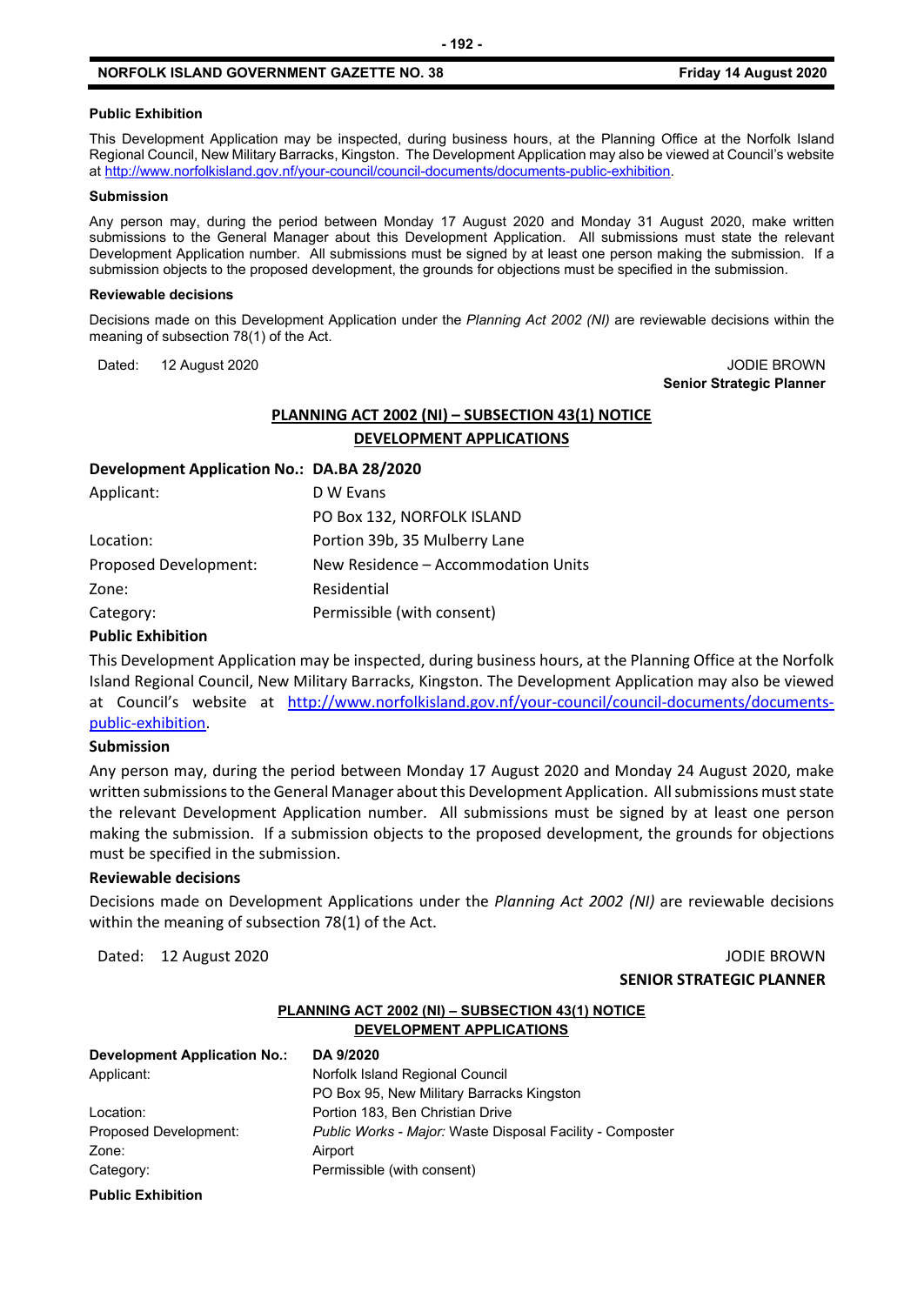This Development Application is classified as 'prescribed use or development'. The Development Application and accompanying Environmental Impact Statement may be inspected, during business hours, at the Planning Office at the Norfolk Island Regional Council, New Military Barracks, Kingston. The documentation is also available for inspection at Council's website a[t http://www.norfolkisland.gov.nf/your-council/council-documents/documents-public-exhibition.](http://www.norfolkisland.gov.nf/your-council/council-documents/documents-public-exhibition) 

#### **Submission**

Any person may, during the period between Monday 10 August 2020 and Monday 7 September 2020, make written submissions to the General Manager about this Development Application. All submissions must state the relevant Development Application number. All submissions must be signed by at least one person making the submission. If a submission objects to the proposed development, the grounds for objections must be specified in the submission.

#### **Reviewable decisions**

Decisions made on this Development Application under the *Planning Act 2002 (NI)* are reviewable decisions within the meaning of subsection 78(1) of the Act.

Dated: 4 August 2020 **JODIE BROWN** 

### **SENIOR STRATEGIC PLANNER**

#### **PLANNING ACT 2002 (NI) – SUBSECTION 43(1) NOTICE DEVELOPMENT APPLICATIONS**

| Development Application No.: | DA.BA 25/2020                                              |
|------------------------------|------------------------------------------------------------|
| Applicant:                   | <b>B</b> A Christian                                       |
|                              | PO Box 201, NORFOLK ISLAND 2899,                           |
| Location:                    | Norfolk Island Hospital and Residential Aged Care Facility |
|                              | Portion 24c, 2 Grassy Road                                 |
| Proposed Development:        | Public Building: Extension to Ambulance Shed               |
| Zone:                        | <b>Special Use</b>                                         |
| Category:                    | Permissible (with consent)                                 |

#### **Public Exhibition**

This Development Application may be inspected, during business hours, at the Planning Office at the Norfolk Island Regional Council, New Military Barracks, Kingston. The Development Application may also be viewed at Council's website a[t http://www.norfolkisland.gov.nf/your-council/council-documents/documents-public-exhibition.](http://www.norfolkisland.gov.nf/your-council/council-documents/documents-public-exhibition)

#### **Submission**

Any person may, during the period between Monday 10 August 2020 and Monday 24 August 2020, make written submissions to the General Manager about this Development Application. All submissions must state the relevant Development Application number. All submissions must be signed by at least one person making the submission. If a submission objects to the proposed development, the grounds for objections must be specified in the submission.

#### **Reviewable decisions**

Decisions made on this Development Application under the *Planning Act 2002* (NI) are reviewable decisions within the meaning of subsection 78(1) of the Act.

Dated: 4 August 2020 **JODIE BROWN SENIOR STRATEGIC PLANNER** 

#### **COURT OF PETTY SESSIONS**

The next sittings of the Court of Petty Sessions is set down for Tuesday 11<sup>th</sup> August 2020 at 9.30am in the Court House, Kingston.

Dated: 28 July 2020 ALLEN BATAILLE **CLERK OF THE COURT OF PETTY SESSIONS**

#### **DISASTER AND EMERGENCY MANAGEMENT ACT 2001 (NI)**

#### **DECLARATION OF STATE OF DISASTER OR EMERGENCY (RECOVERY OPERATIONS)**

#### **COVID-19 DIRECTIONS RECOVERY OPERATIONS (NO.1) 2020**

I, **George Ivor Andrew Plant**, Emergency Management Norfolk Island Controller:

- 1) under section 11(2)(g) of the *Disaster and Emergency Management Act 2001* (NI) am of the opinion that it is necessary to make directions in respect of recovery from the State of Emergency in respect of COVID-19 relating to the movement of persons within the disaster or emergency area as set out in the Schedule; and
- 2) under section 11(2)(h) of the *Disaster and Emergency Management Act 2001* (NI) am of the opinion that it is necessary to make directions in respect of recovery from the State of Emergency in respect of COVID-19 relating to the removal of persons within the disaster or emergency area who obstructs or threatens to obstruct recovery operations as set out in the Schedule; and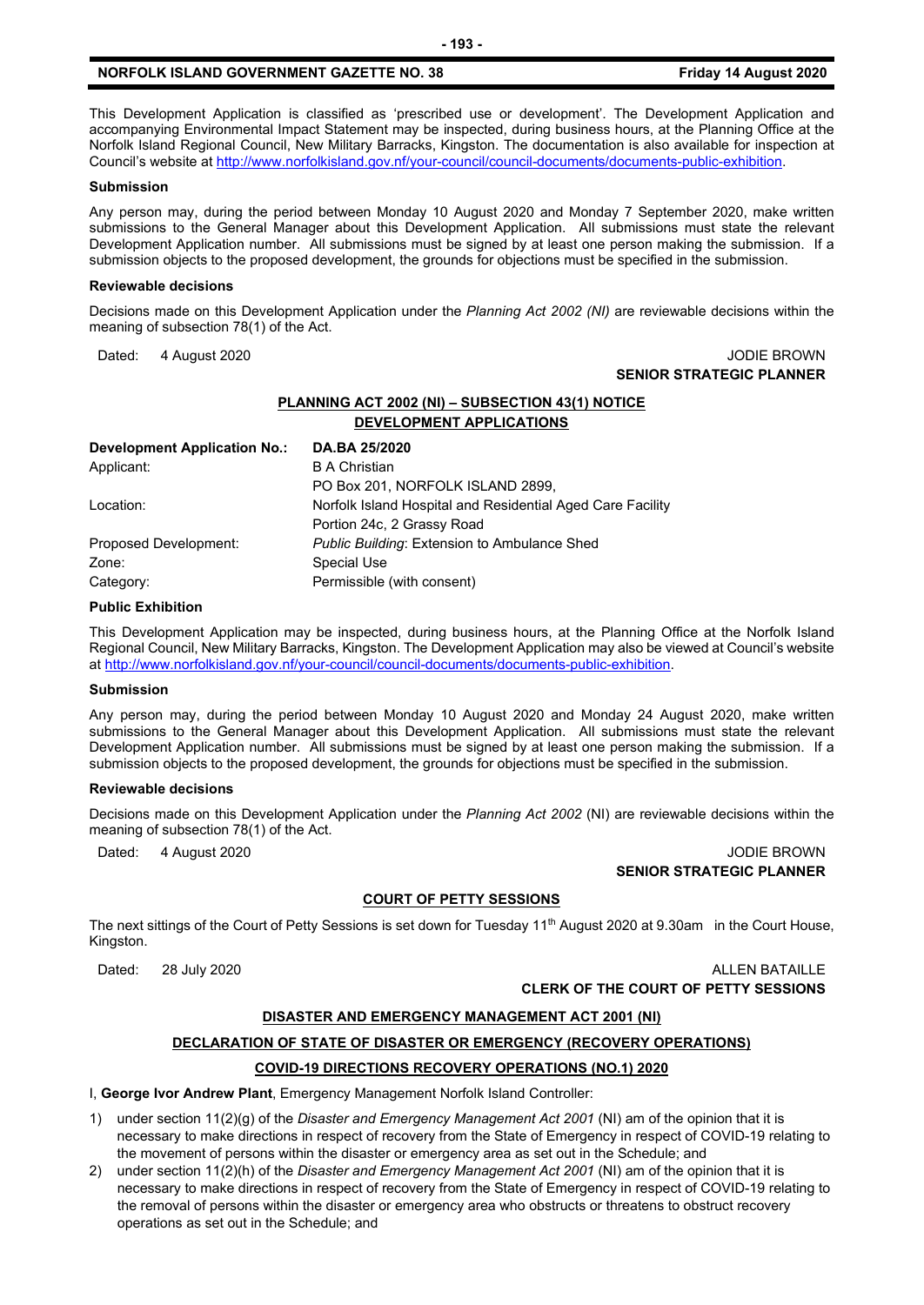3) under section 11(2)(i) of the *Disaster and Emergency Management Act 2001* (NI) am of the opinion that it is necessary to make directions in respect of recovery from the State of Emergency in respect of COVID-19 relating to giving directions to persons whose responsibilities require him or her to engage in recovery operations.

#### **SCHEDULE**

#### **Direction 1 (2020) – Adjustment of COVID 19 measures – to commence 23:59 on 30th June 2020**

- 1. These Directions take effect at 23.59 on 10<sup>th</sup> July, 2020 and remain in force while the State of Disaster or Emergency (Recovery Operations) is in force.
- 2. In these Directions:

*Persons* includes people residing on Norfolk Island, visiting Norfolk Island for holiday or work purposes

*COVID-19 hotspot* means a particular area of Australia decided by the Chief Health Officer and published on the Queensland Health website.

*Incident Controller* means the person appointed under the State of Emergency in accordance with the NORDISPLAN.

- 3. Persons will be permitted\* to travel to Norfolk Island without the need to quarantine provided they:
	- a. do not have COVID-19.
		- b. have not been in contact within anyone in the prior 14 days with COVID-19;
		- c. have been granted a Norfolk Island Entry Pass\*
		- \*Any person travelling to Norfolk Island may be denied entry without a Norfolk Island Entry Pass
- 4. A person whilst on Norfolk Island must comply with physical distancing principles as published from time to time on [\(http://www.norfolkisland.gov.nf/norfolk-islands-covid-19-advice\)](http://www.norfolkisland.gov.nf/norfolk-islands-covid-19-advice).
- 5. A person whilst on Norfolk Island must follow any directions in relation to COVID-19 from staff of the *Norfolk Island Hospital and Residential Aged Care (NIHRACS).*
- 6. A person or business on Norfolk Island must follow any advice or operational direction provided by the Incident Controller or authorised officer of the *Norfolk Island Police Force (NIPF)*in relation to COVID-19.
- 7. A person or business involving close contact with persons is required to keep a daily customer register. A business will be required to retain the records for a period of three months. The register must be produced upon request by the Incident Controller.

*\* Please Note \** 

- *Online applications required by all travellers prior to travel (within 72 hours of travel).*
- *While the State of Emergency is in place verification of where travellers are from will be required*
- *Travel to mainland states and territories is a matter for residents to seek approval from State and Territory Government authorities.*

Dated: 8 July 2020 GEORGE PLANT

**EMNI CONTROLLER**

#### **DISASTER AND EMERGENCY MANAGEMENT ACT 2001 (NI) EXTENSION OF DECLARATION OF STATE OF EMERGENCY**

I **Eric Hutchinson,** Administrator of Norfolk Island and delegate of the Minister under Section 5 of, and item 1.27 of the Schedule to, the *Minister's Norfolk Island Delegation Instrument 2019*:

**PURSUANT** to Section 9 of the *Disaster and Emergency Management Act 2001* (NI) [the Act] and acting on the advice of the Controller;

**EXTEND** the declaration of emergency made under section 9 of the Act at 16:15 Hrs on Monday 26 March 2020, for the whole of the Territory of Norfolk Island, until 16:15 hr on Thursday 31 December 2020 for recovery operations.

Dated: 22 June 2020<br>Dated: 22 June 2020 **ADMINISTRATOR**

#### **EXPRESSIONS OF INTEREST –**

#### **MOBILE CAFÉ BAR FACILITY AT NORFOLK ISLAND AIRPORT (19/20)**

Council is seeking expressions of interest from businesses on Norfolk Island to provide a mobile café facility or similar at Norfolk Island Airport Passenger Terminal.

It's envisaged that the café facility would be potentially mobile and retail a variety of typical café related products (e.g. tea, coffee, water and snacks) to all airport clientele during commercial flight arrivals and departures.

In detailing their expression of interest, the business operator would need to outline;

- the mobile facility envisaged e.g. trailer, van, bus etc.
- the intended product offering
- their ability to provide adequate staffing levels